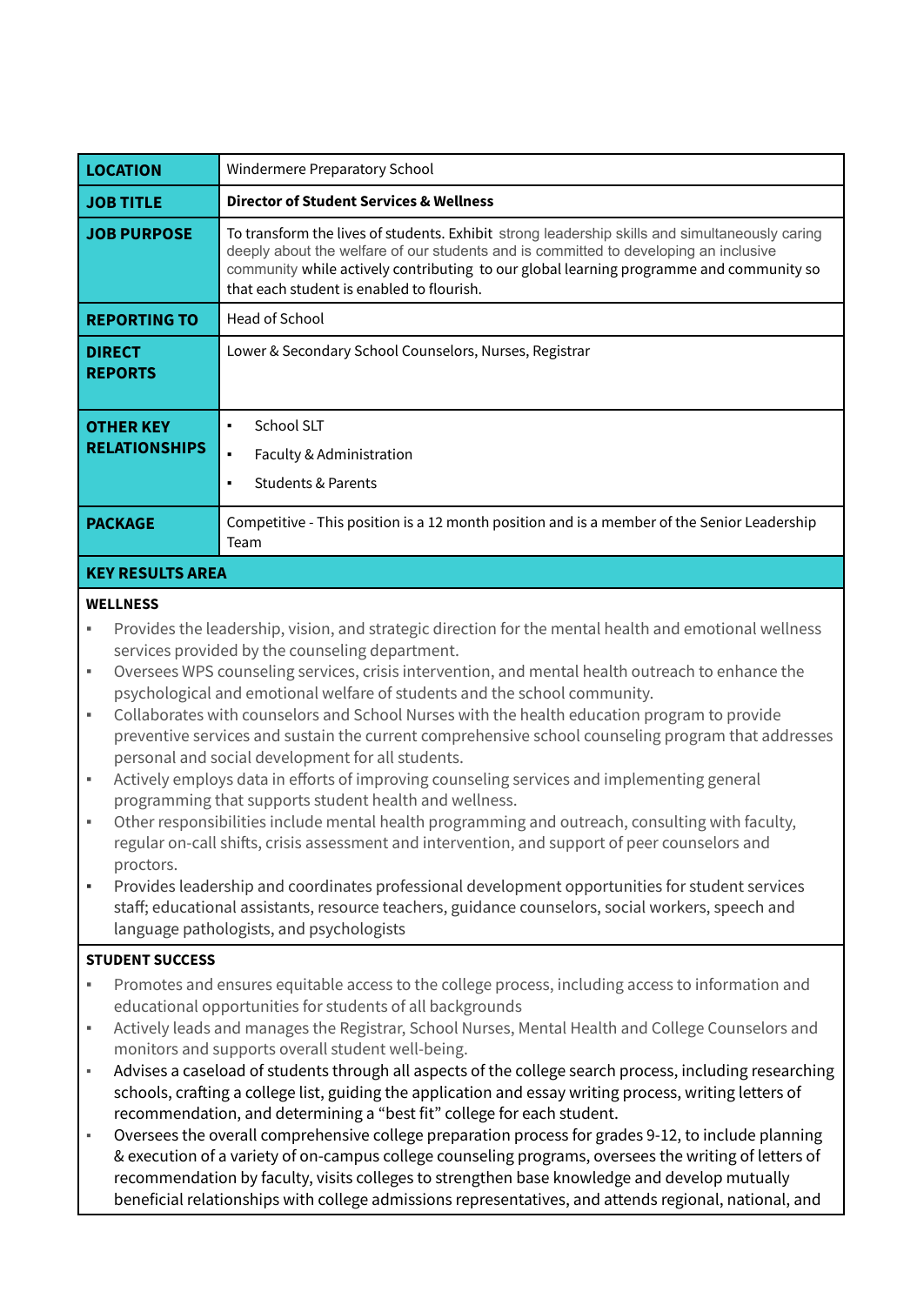other professional conferences.

- Oversees the document collection and submission process for all college applications and deadlines.
- Coordinates the academic advising process for all students, and collaborates with both the marketing team and admissions team to improve visibility and retention.
- Maintains the annual department budget, prepares annual reports and makes presentations to the parent community, agents, and Nord Anglia.
- Encourages students to be discerning researchers of the diverse admission requirements, policies, and procedures of individual colleges and universities
- Provides appropriate support for students as they write their applications while empowering them to develop their own voice and make their own choices
- Communicates with and is accessible to parents/guardians throughout the college search process
- Assists in the management of the standardized testing process, including IB, SAT and ACT testing
- Other duties as assigned.

# **Professional Conduct and Relationships**

- Copes well in a fast-paced environment with a relentless focus on improvement
- Works independently and strives for improvement
- Organized and meets deadlines
- Demonstrates enthusiasm and optimism about the school and the goals of the wider organization
- Manages emotions and is aware of the impact of personal actions upon others
- Persists in the face of challenges and setbacks, and is open to learning from mistakes
- Seeks advice and feedback from others when faced with challenging situations and circumstances
- Responds well to criticism and learns from it
- Builds strong relationships and works collaboratively with colleagues and parents
- Provides opportunities for team to collaborate to achieve organizational outcomes
- Is principled, engaging with staff and stakeholders in an open, respectful and inclusive manner
- Positively influences senior leaders, peers and other team members
- Acts with integrity and inspires trust

## **Philosophy and values:**

## **We are ambitious for our students, our people and our family of schools. We believe that:**

- There is no limit to what every person can achieve.
- Creativity and challenge help us get better every day.
- Learning should be personalized.
- Unique global opportunities enhance the learning experience.

#### **Promote and adhere to the School Mission, Vision, Values and Core Behaviors:**

## **Mission – Transform the lives of our students**

**Vision – A learning community where everyone flourishes**

**Values – Veritas, Unitas, Virtus**

**Core Behaviors – Take responsibility, seek feedback, and collaborate.**